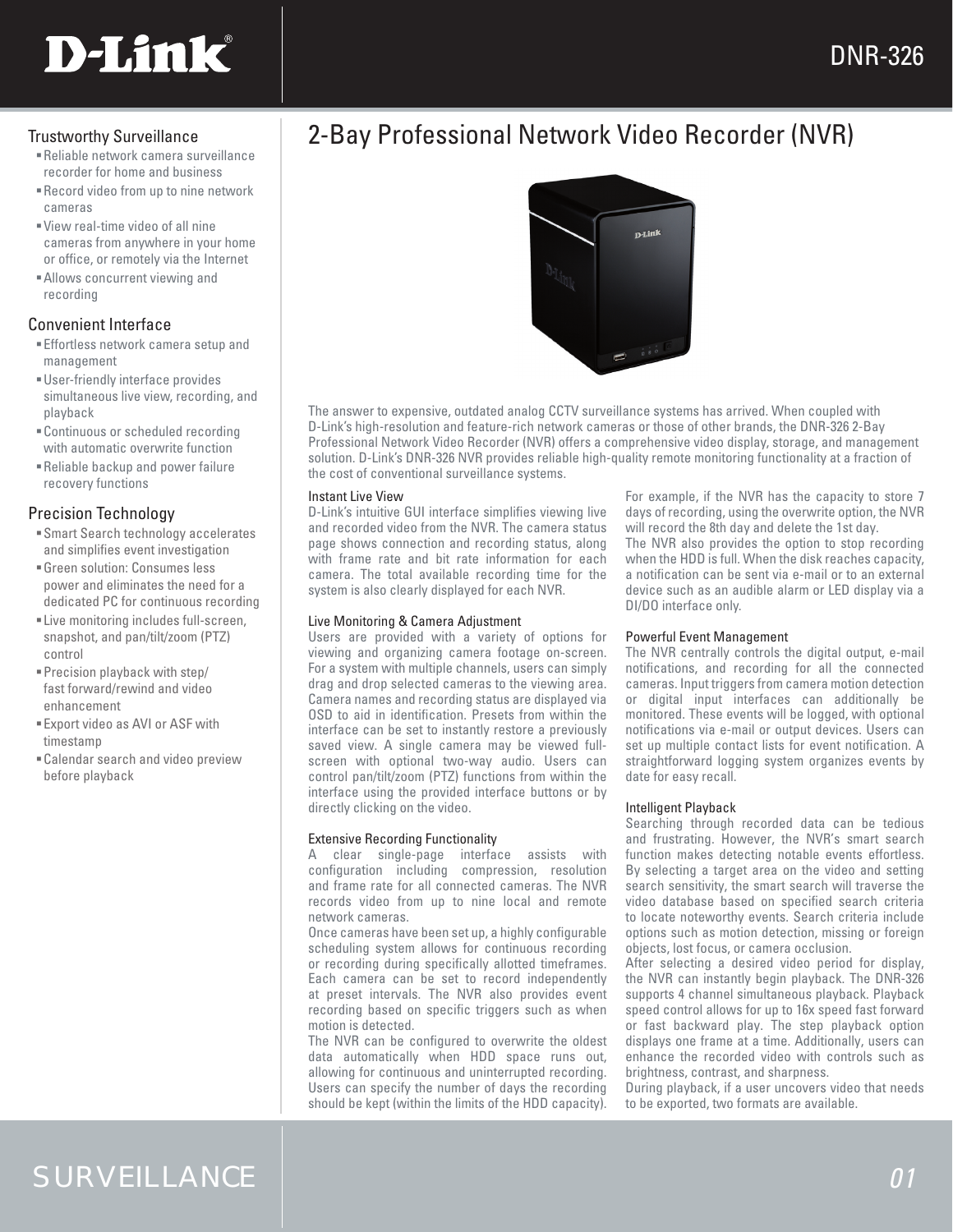

# Easy Setup and Configuration

- Directly connectable to the Internet as PPoE support eliminates the need to install a remote router
- Supports PPPoE, DHCP, and Static IP assignment
- 2-bay SATA 3.5" HDD interface
- Up to 6 TB of hard disk storage space of recorded video<sup>1</sup>
- RAID 0/1 and JBOD support

# Dependable Data Security

- Protects important surveillance files with automatic backups to mirrored hard drives using RAID 1 technology2
- USB connection to UPS possible for power failure notification

# Flexible and Scalable

- Stand-alone device: Eliminates the need for a dedicated PC
- Supports D-Link and 3rd party network cameras

<sup>1</sup> Hard drive(s) not included with the NVR. An internal SATA drive is required to store video files. RAID 1<br>mirroring requires the use of two internal SATA<br>drives. 6 TB capacity is provided when you install<br>two 3 TB s.3: technology.

2 To avoid data incompatibility in RAID 1 operation, use SATA drives from the same manufacturer. Formatted drive capacity for RAID 1 operation is dependant on the drive capacity of the lowest-<br>sized drive. Older generation SATA drives may be<br>incompatible. For a list of SATA drives that have<br>been tested to work with your D-Link NVR, visit<br>D-Link support web sites.

# 2-Bay Professional Network Video Recorder (NVR)

The AVI and ASF file formats will transpose a timestamp on the exported video. If a printer is connected to the user's PC, the NVR can also print the selected still image. The D-Link NVR ensures the security and integrity of IP camera footage. Administrators may filter external connections to the NVR by IP address, limiting access and thus increasing security. Administrators may also choose access privileges for users by specifying the cameras they may access for live view, playback, audio, and PTZ functions.

Recorded data is stored in a secure database. This recorded data can be backed up to additional storage locations periodically or whenever needed. The NVR also includes the option to protect data using a RAID 1 configuration. RAID 1 duplicates the recordings database onto two separate drives. In the event of an HDD failure, data integrity is maintained on the secondary HDD.

A UPS can be used as emergency power supply for the NVR. The UPS uses a USB interface to notify the NVR to perform a proper shutdown before battery power runs out. In the event of a power failure without a UPS, the NVR will boot up automatically once power is restored. Of course, the security of data is irrelevant unless the device itself is protected from theft. For this reason, the sleek NVR enclosure is compact and easy to conceal in a secure remote location. The rear panel features a cover lock that protects the HDD and a security lock that allows the device to be secured to a desk to prevent theft.

# Complete Network Functionality

The D-Link NVR takes advantage of existing network architecture, using features such as PPPoE and ADSL services. The NVR can acquire an IP address from a DHCP server to become easily searchable during installation. Dynamic DNS is supported for systems operating without a fixed IP address. The NVR can then be accessed from the Internet using an easy-to-remember domain name provided by the DDNS service.

Maintaining an accurate record of time is essential if recorded data is to be used as evidence. To ensure that the recorded time is always accurate, the NVR can update the system clock from an Internet server using the Network Time Protocol (NTP).

### D-ViewCam NVR Software

The D-ViewCam NVR software bundled with the D-Link NVR consists of five main components: Playback Manager, Backup and File Manager, Verification Tool, NVR Search, and Multi-NVR Viewer. The Multi-NVR Viewer supports simultaneous display of up to 128 channels. Easily organize the view by directly dragging and dropping video onto the display window. Cameras managed by the NVR can be viewed as individual sites or categorized into groups. The Playback Manager includes a clean and simple web GUI interface that allows users to play, search, or export video. The Backup and File Manager is a flexible backup utility that simplifies the process of backing up video data from the NVR to external storage. The Verification Tool verifies whether data created by the system has been tampered with by adding a digital signature to each recorded video frame. NVR Search allows you to search for NVR devices in the local area network.

# Network Setup Using D-Link NVR





# SURVEILLANCE *02*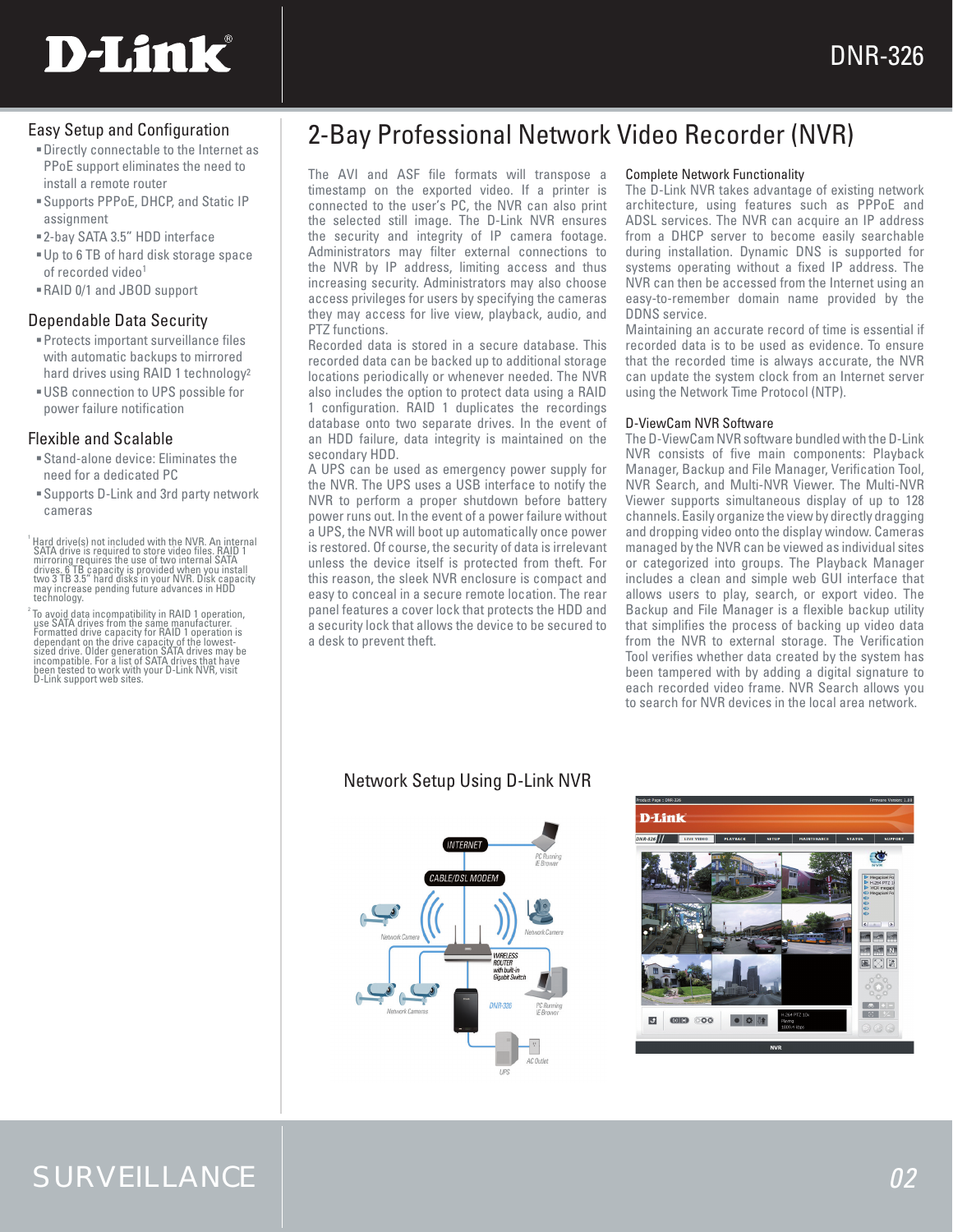



# 2-Bay Professional Network Video Recorder (NVR)

| <b>Technical Specifications</b> |                                                          |                                                                                        |
|---------------------------------|----------------------------------------------------------|----------------------------------------------------------------------------------------|
| General                         | <b>Standards</b>                                         | IEEE 802.3/u/z<br>Auto MDI/MDI-X<br>SATA I, II                                         |
|                                 | HDD                                                      | HDD control & manage via PC<br><b>Reformat Disk</b><br><b>RAID 0, 1</b><br><b>JBOD</b> |
|                                 | <b>Security</b>                                          | <b>Cover lock</b><br><b>Security lock</b>                                              |
| Performance                     | <b>Flash ROM</b>                                         | <b>128 MB</b>                                                                          |
|                                 | <b>RAM</b>                                               | <b>256 MB DDR II</b>                                                                   |
|                                 | <b>Network Interface</b>                                 | <b>Gigabit Ethernet LAN port</b><br>$(10/100/1000$ Mbps)                               |
|                                 | I/O Ports                                                | RJ-45 port<br>DC-in jack<br><b>USB port for UPS status update</b>                      |
|                                 | <b>Power Adapter</b>                                     | DC 12 V/4 A                                                                            |
| Physical &<br>Environment       | <b>Maximum Power</b><br><b>Consumption</b>               | 25.20 W                                                                                |
|                                 | <b>Standby State Maximum</b><br><b>Power Consumption</b> | 0.234 W                                                                                |
|                                 | <b>Operating Temperature</b>                             | 0 to 55 °C (32 to 131 °F)                                                              |
|                                 | <b>Storage Temperature</b>                               | -20 to 70 °C (-4 to 158 °F)                                                            |
|                                 | <b>Humidity</b>                                          | 5 to 90% (non-condensing)                                                              |
|                                 | <b>Dimensions</b>                                        | 115 x 146.4 x 178.5 mm<br>$(4.52 \times 5.76 \times 7.03$ inches)                      |
|                                 | Weight                                                   | 0.875 kg (1.92 lbs)                                                                    |
|                                 | <b>Certifications</b>                                    | $\mathsf{CE}$<br>FCC<br><b>RoHS</b>                                                    |